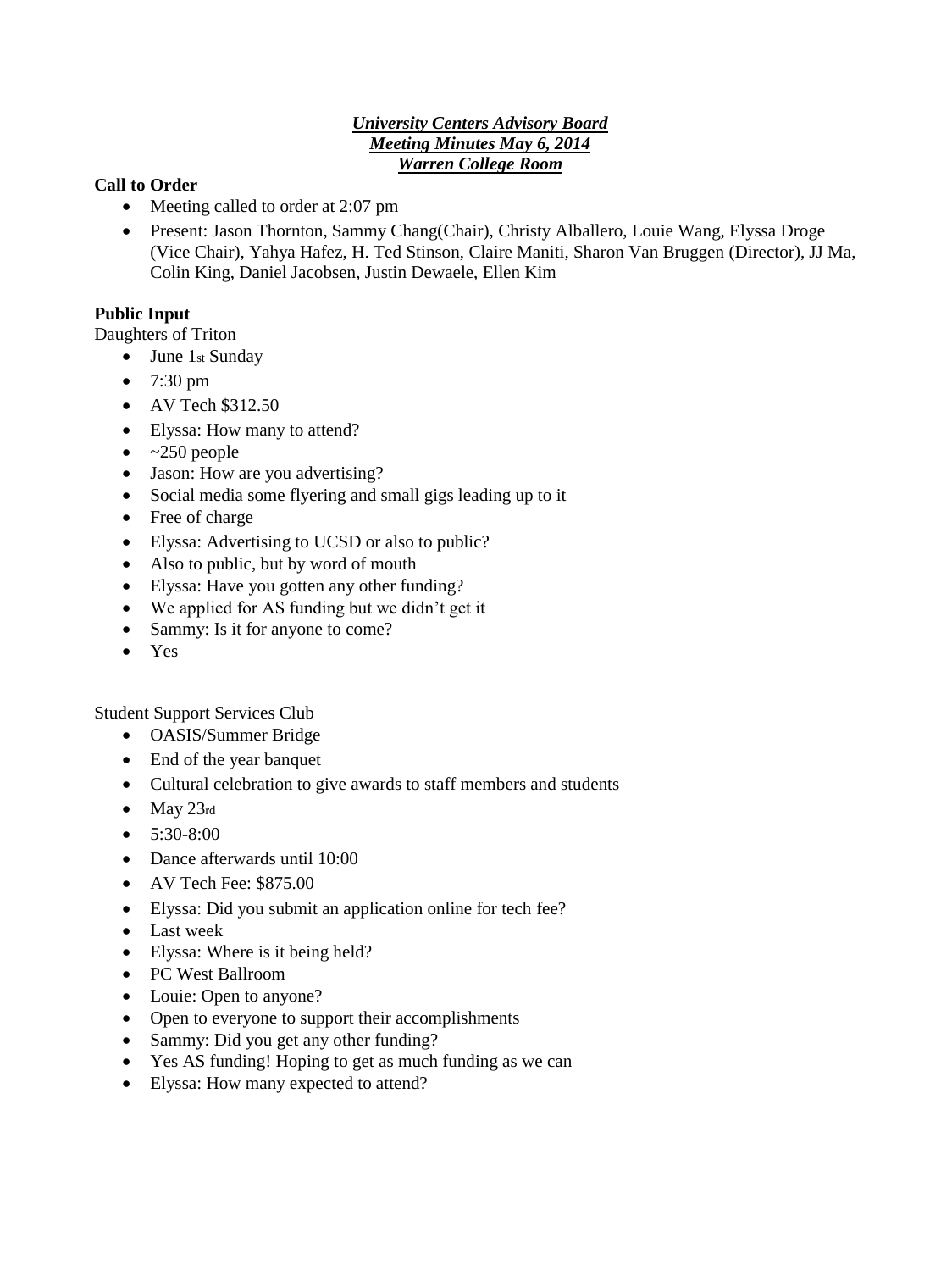$\bullet$  ~160 people

## UCSD Flying Sams

- Concert on May 12th
- Nonprofit student org for free clinic in Mexico
- Free dental care medical care and medicine for prevention projects
- $\bullet$  AV Tech Fee: \$312.50
- $\bullet$  Total cost is: \$2750.00
- Louie: How many people are you expecting?
- $\bullet$  At least 150
- Open to everyone
- Elyssa: How are you advertising?
- On campus and off campus, PC, library walk, and dining halls

# Alumni Liaison for KP

- Pilipin@ Graduation
- Celebrates retention of Pilipin@ students in college
- Claire: How big is the graduation?
- About 35-40 people, but ~350 come, families and mentors, faculty
- PC East
- $\bullet$  June 13th at 6:00 pm
- Elyssa: Have you sought funding elsewhere?
- Yes ASB Spaces, AS, and others
- Ellen: What time will the event approximately end?
- At 10-10:30. Around 5.5 hrs

# **Chair Report, Samuel Chang**

- Budget committee 2 pm Friday
- Met with Che Café Coop last Thursday
- Had concern with use of space near Porters Pub, might deter high school students from attending
- Even if it was temporary, the minimum time they would be there is 1.5 years
- Usually book 2-3 months in advance but now they share the stage with Porters Pub so don't have private access
- Felt that TAPS might not suit them
- Tried to fundraise 800,000 in one year, it wouldn't work because of police on development
- Moving extension because has some concerts lined up already
- Emily: What percentage were high school students?
- Did not count
- Scheduled for another meeting with Che Café Coop at 10-11 am, it's open to you all
- Want to see what referendum would be if we restored all of it
- Current recommendation on table is moving the coop and closing down the facility
- What would happen if reserves hit 0?
- We close, and it would operate at absolute minimum, no more 24 hours open or computers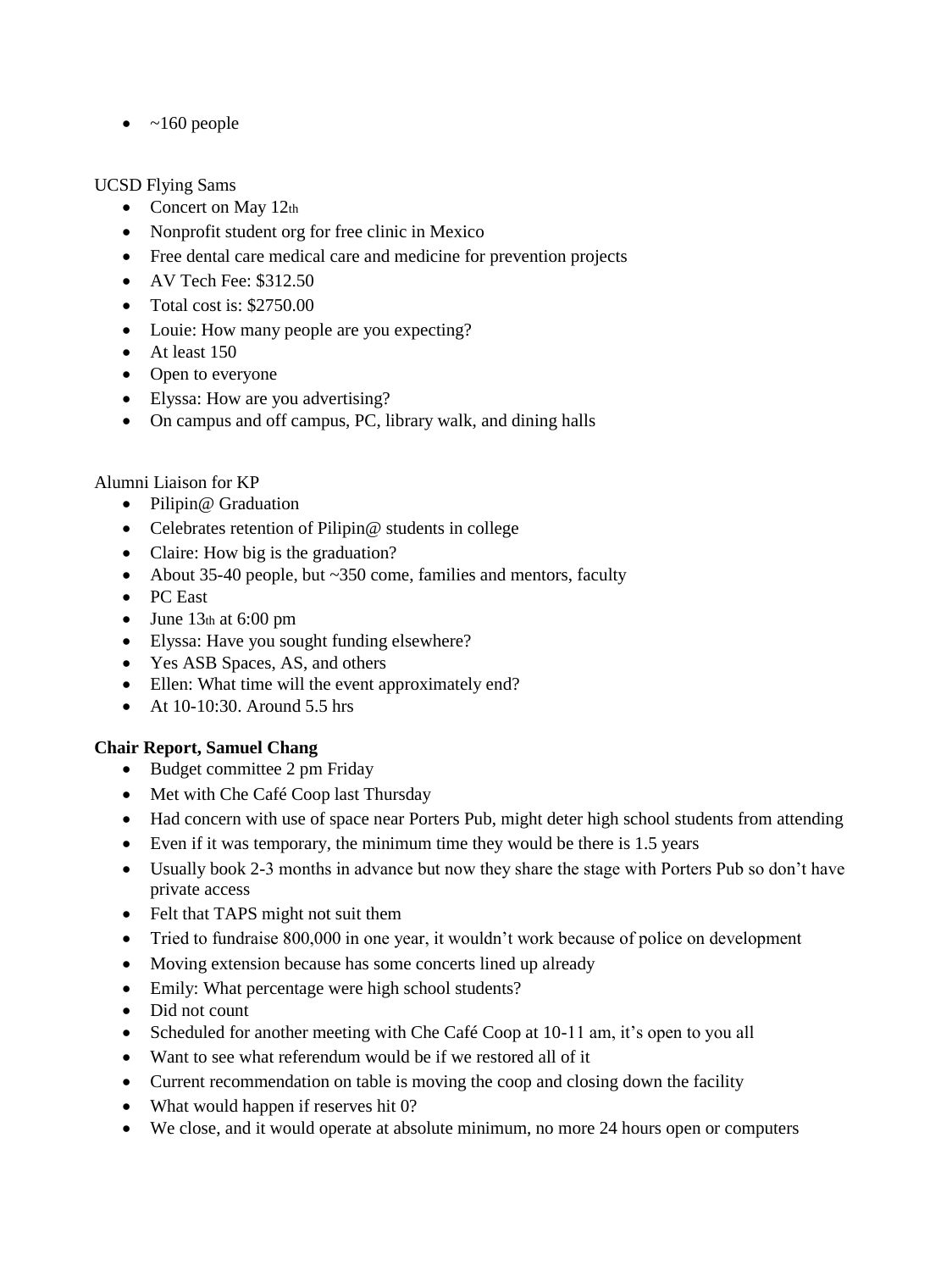- Emily: What if there was an air handle that goes out? You can't spend in the negative?
- We might have to close down a building close to that like PC Theater
- 2.5 million in reserves, and we are in a deficit right now with 1.2 million
- Justin: what would happen to the Che building if these renovations are made, and would the Che have a say in how the building looks?
- No all the requirements are structural and fire safety types of things, its only what needs to be done. The Che doesn't have a say in that
- Yahya: Numbers on how much money we have been pulling from the past couple years?
- $\sim$  ~250,000 for this year. 600,000 last year and 1.2 million two years ago
- Claire: Do we have numbers on schools nearby like SDSU?
- No we don't, but we can't compare it to that because have different needs
- Jeremy: What are deficits for the year after next and the year after that?
- Haven't done that yet, only have deferred maintenance but haven't calculated the budget
- Reserve balance for RIMAC: 1.3 million
- Canyon View: 250,000
- Justin: Have we looked at equivalent facilities of UC campuses and if they are in a similar financial state and if they are doing better how?
- It varies from campus to campus
- Claire: can we get a document with all the different fees?
- We can work on that
- Louie: Many campuses have a referendum to increase student fees?
- Yes they do it through referendum

#### **Vice Chair Report, Elyssa Droge**

- Space Allocation closes tonight at midnight
- We will have to go through all applications so I will send out an email for dates

#### **Director Report, Sharon Van Bruggen**

• Sammy and Elyssa and I are going to look at applications for chair, at large, and vice chair; applications will go out soon

### **New Business**

Pilipin@ Graduation

- 1. No
- 2. Yes
- 3. Yes
- 4. No
- 5. Yes
- 6. Yes
- 7. Yes
- 8. Yes
- 9. No

10. Yes

Daniel: Move to fund for 325.00 Seconded by Claire Flying Sams Concert 1. No 2. N/A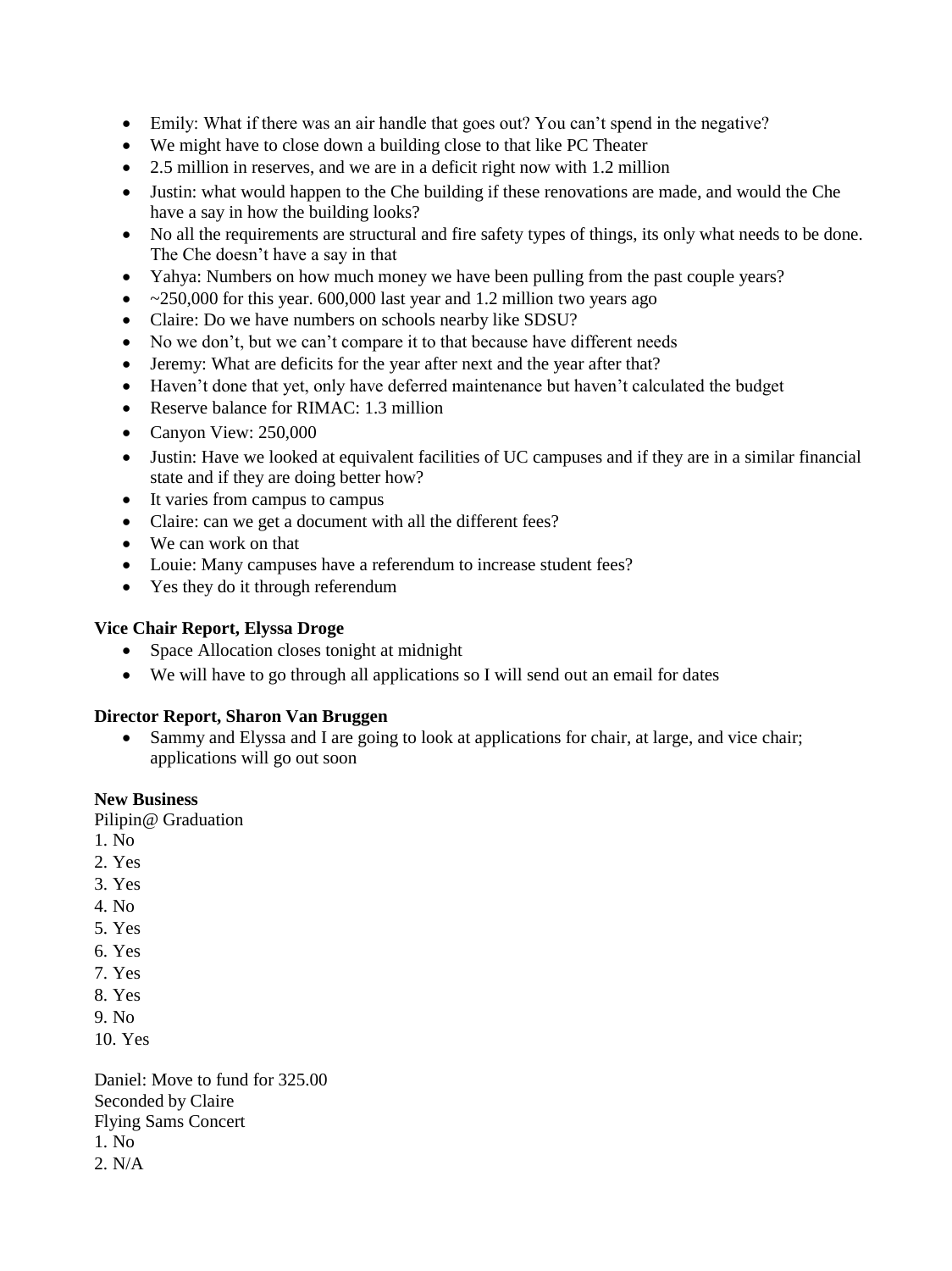- 3. Yes
- 4. No
- 5. No
- 6. Yes
- 7. Yes
- 8. Yes
- 9. Yes
- 10. Yes

Daniel: Move to fund for 225.00 Seconded by Justin

Student Support Services Club

- 1. No
- 2. Yes
- 3. Yes
- 4. No
- 5. Yes
- 6. Yes
- 7. Yes
- 8. Yes
- 9. No
- 10. Yes

Daniel: Move to fund for 240.00 Seconded by Yahya Daughters of Triton concert 1. No

- 2. Yes
- 3. Yes
- 4. No
- 5. No
- 6. Yes
- 7. Yes
- 
- 8. Yes
- 9. No
- 10. Yes

Daniel: Move to fund for 225.00 Seconded by Claire MeChA Awards Ceremony

- 1. No
- 2. Yes
- 3. Yes
- 4. No
- 5. Yes
- 6. Yes
- 7. Yes
- 8. Yes
- 9. No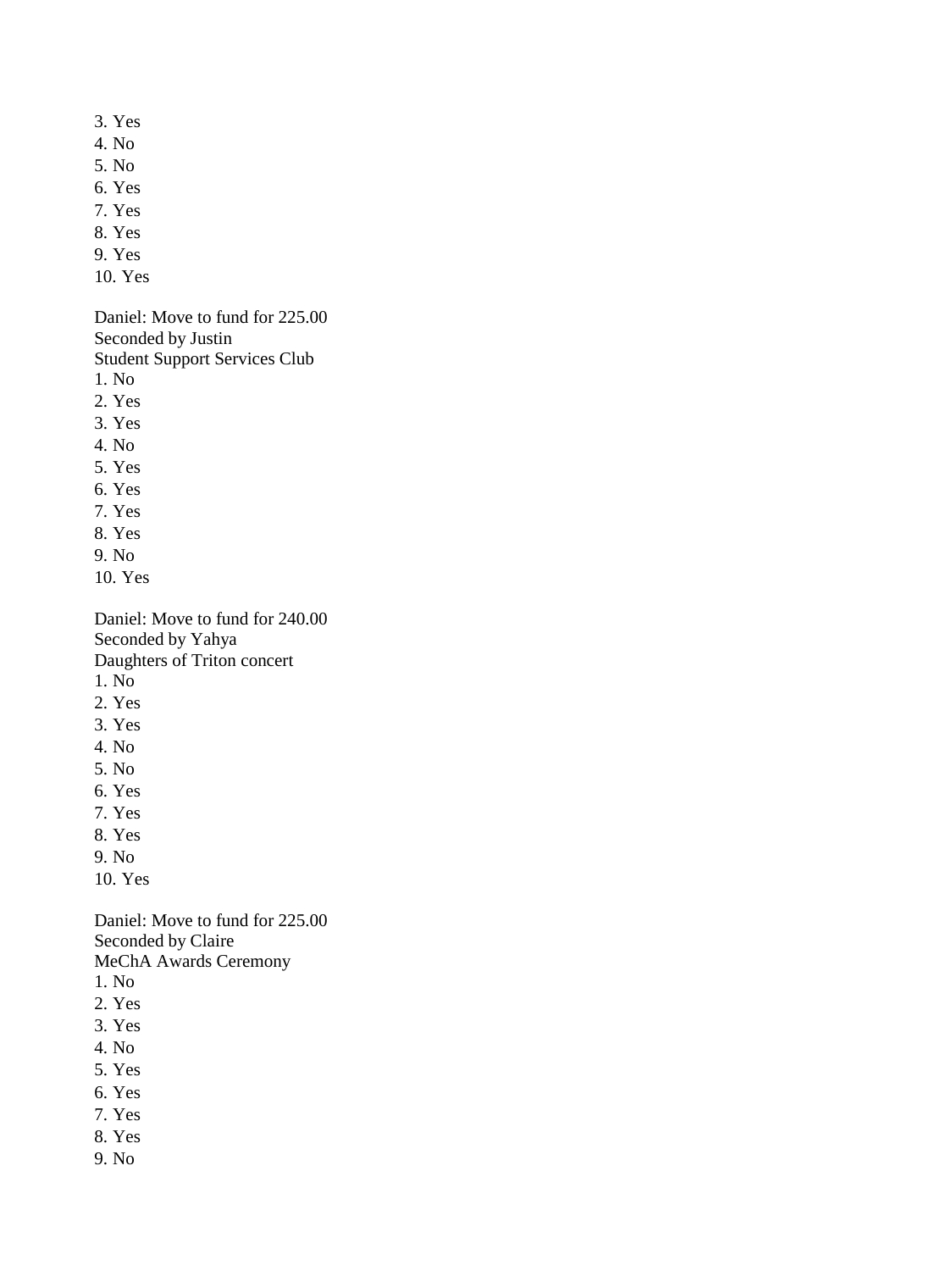10. Yes

Yahya: Move to fund for 150.00 Seconded by Claire

- TECH FEE AT THE LOFT Jason: Does the loft pay the AV Tech Fee usually?
- Elyssa: One of the reasons we fund it is because it brings people to university centers so if we fund it its bringing people to university centers
- Claire: 10-15 events done by AS, and wants 5 more events per quarter
- Louie: Paying extra money for loft but might be used in their reserves so it is contradictory
- How has the loft or student orgs been impacted by not having the fee in the past?
- Hasn't been a problem for me in the past, so I can't comment on that
- Louie: Trying to expand traffic flow into loft
- Claire: Don't have much more room for expansion so won't change concerts or anything, but can be used for graduation dinners
- Elyssa: The loft recently came under jurisdiction of University Centers, used to be on its own, but should have discussed this previously
- Louie: The loft is more of a vendor not really a space students can use in University centers, personally feel that we should not
- Ellen: Because its MeChA and so rare for groups to get loft events, we should take special requests
- Emily: We should think about it, because if we did fund loft events, we might not have money in our account
- Louie: If we open up special case, other student orgs might want it too, that could lead to a discussion
- Colin: More responsible to not use it than to limit the people who can use it
- Sharon: Case by case basis is an area that can be challenged so we have to make decisions content neutrally
- Justin: Move to approve tech fee waivers at the loft
- Seconded by Claire
- Objected by Louie
- Louie: When students reserve spaces, they have to pay extra money for loft and not for PC West and East, it is a vendor
- Ted: Loft is like a fully integrated event space with catering and they serve alcohol, work with you to make sure the event goes as planned
- JJ: Call the question
- Vote yes: 12

No: 0 Abstain: 2 Vote on actual motion to approve tech fee waivers in loft space  $Yes.9$  $N_0$ : 4 Abstain: 1 **Old Business Member Reports**